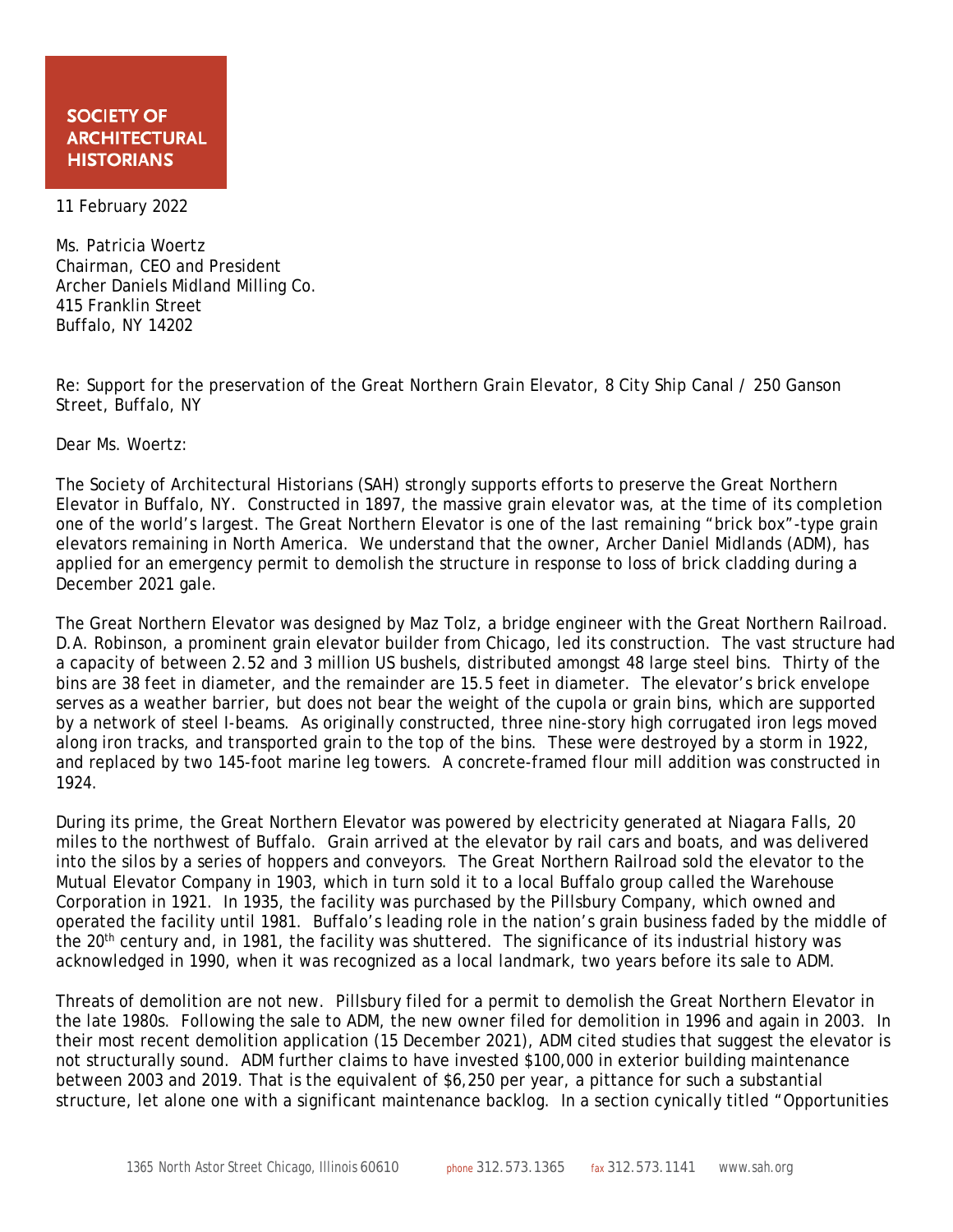to Enhance Historical Preservation and Access," ADM states that while the "GNE cannot safely be maintained intact, there may be opportunities to make the historical significance of the structure more available and valuable to the community." This head-scratcher is followed by "… it may be possible to preserve and donate significant artifacts, many of which are inside the structure and now completely inaccessible to the community. In addition, if it can be done safely, the structure itself might be inspected, studied and documented at appropriate times during the demolition process in ways that may not otherwise be possible."

In mid-January 2022, despite objections from state and federal lawmakers and local preservationists, the City of Buffalo approved the demolition permit. In response, New York State Appellate Court Justice Tracey Bannister granted the Campaign for Greater Buffalo History, Architecture & Culture a temporary restraining order, preventing, at least for the moment, the City of Buffalo and ADM from demolishing it.

We write in support of the preservation of the Great Northern Elevator, and to oppose any efforts to demolish it. The Great Northern Elevator is essential to an understanding of industrial architecture in the United States, and is integral to the understanding of the role of Buffalo as one of the most significant industrial cities in the United States.

Sincerely,

 $B-C-C$ 

Bryan Clark Green, Ph.D., LEED AP BD+C Chair, Society of Architectural Historians Heritage Conservation Committee

cc: Mr. Kenneth Breisch, Ph.D.; Ms. Mary B. Brush, FAIA; Mr. James Buckley, Ph.D.; Mr. Jeffrey Cody, Ph.D.; Mr. Anthony Cohn, AIA; Mr. David Fixler, FAIA; Ms. Priya Jain, AIA; Mr. Theodore H. Prudon, Ph.D., FAIA, Ms. Pauline Saliga; Ms. Deborah Slaton; Ms. Victoria Young, Ph.D.; Members, SAH Heritage Conservation Committee; Mr. Daniel Mackay, NYSHPO; Mr. Byron Brown, Mayor, Buffalo; Mr. Darius Pridgen, President, Buffalo Common Council; Ms. Jessie Fisher, Executive Director, Preservation Buffalo Niagara.